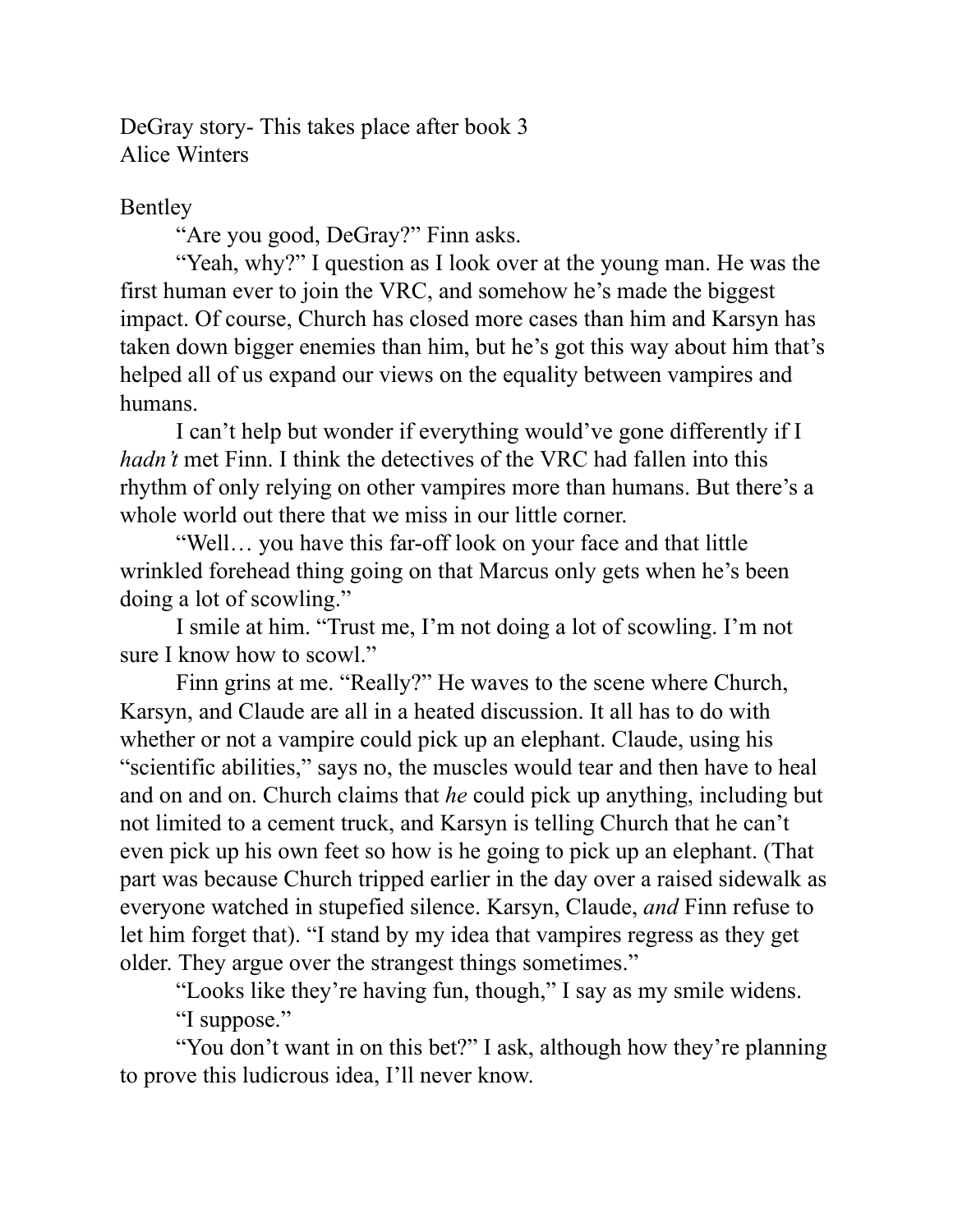"Nah, man. The issue is that I know Claude is right because Claude is rarely wrong. He's too damn smart, but I'd have to side with Marcus with him being my sexy man and all. Usually at that point, I'd then side with Alexei, but since he and Claude started dating—or whatever they're calling it—it's hard to side with him because then he gets those schmoopy eyes at Claude."

I raise an eyebrow while wondering if we're talking about the same man. "You've seen Karsyn give… schmoopy eyes?"

We both stare at Karsyn who has his arms folded over his chest glaring at the two brothers. "Okay… maybe not… but it's like a feeling."

"Ah, yeah, I get that. I'm glad, though. I think Karsyn's too hard on himself and Claude shows him he doesn't have to be."

"True. I'm glad he found someone to care about. I guess all it took was a vase of flowers in the trash," Finn teases. "Speaking of someone to care about…"

Finn eyes me as I pretend I don't notice and stare straight ahead at the others like they're unbelievably interesting.

"DeGray…"

I turn to look at him. "What's that?"

Finn's not a fool and continues to scrutinize me. "Can we meet this mystery man?"

"Who?" I ask, playing so dumb. So, *so* dumb. Like how could I possibly not know who he's talking about?

"Your… partner? Boyfriend? Lover? Buddy? I don't really know the correct term. I just call Marcus my lovebug. Can we meet your lovebug?"

"Hold on… Marcus lets you call him lovebug?"

Finn grins. "He loves it. Watch. Lovebug!"

Marcus immediately turns to look. "Yes?"

Finn gives him the sweetest little smile. "I love you."

And a smile instantly forms on Marcus's usually cold face. "Hmm… I love you too. This is extremely suspicious," Marcus decides.

Finn turns back to me. "So?"

"You really want to meet him that much?"

"I do! I was born curious and I have this issue where I'm extremely nosy," he says. "Let us meet him sometime. Is he scary or something? Like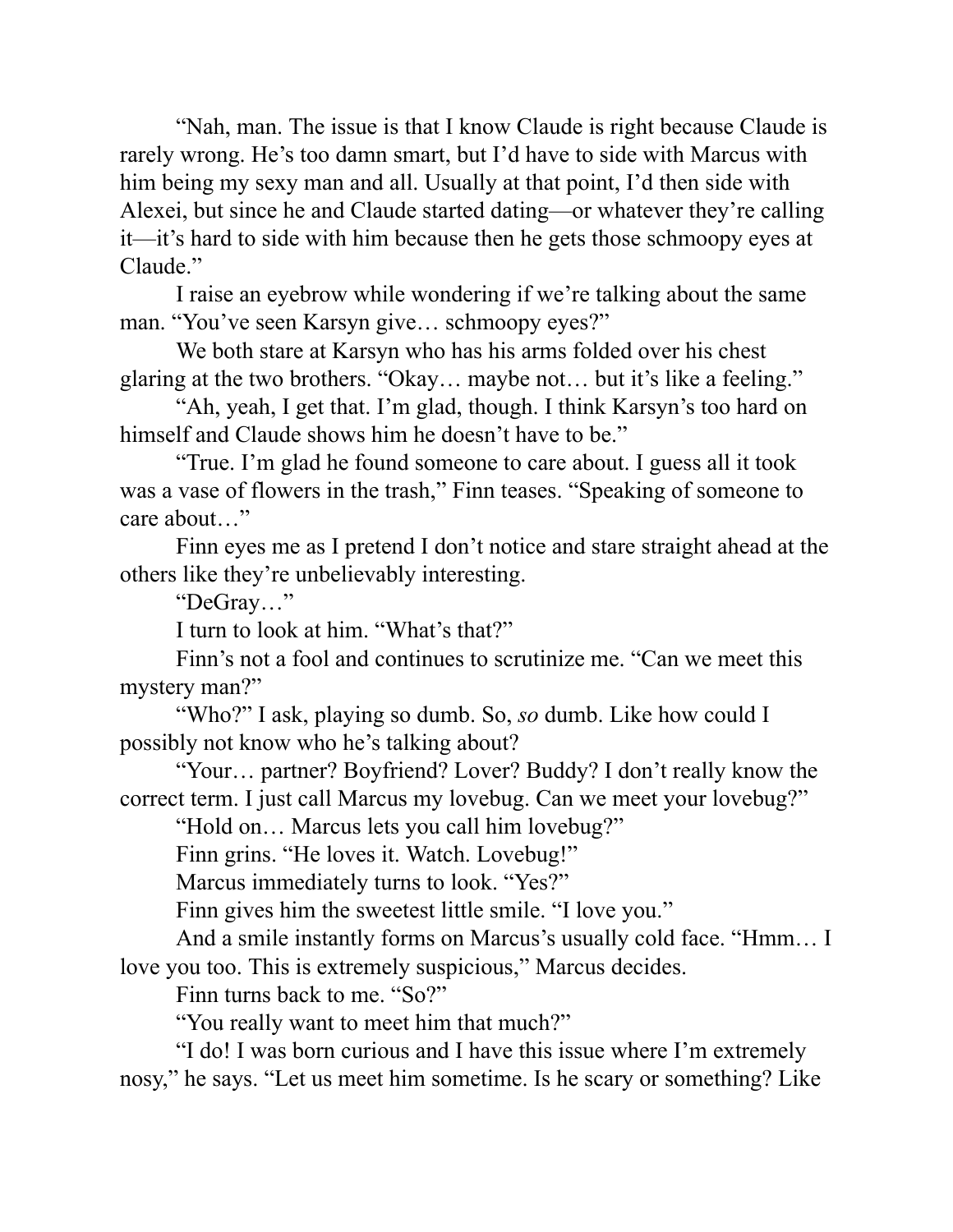this big monster man, maybe? Five fangs instead of two, at least six eyes, four arms?"

I shrug. "Depends whether you make him angry."

When they finally stop their debate, we all head outside to our vehicles. I get into my car after telling them bye and start driving. As I drive through town, I see the flower shop, reminding me of what Finn had said about how all it had taken Claude was a vase of flowers to woo Karsyn. I pull up in front of it and head inside. I used to stop in here every week and buy flowers, but I haven't for a while now.

The florist smiles when I step inside. "I haven't seen you in a long time, Bentley!" she says. "The usual?"

I look around and suddenly feel nostalgic, but I'm not sure it's a good feeling. It makes me think of her and that's always such a hard thing to think about. There are beautiful flowers everywhere and a vase on the counter that the florist had been working on when I entered.

"Umm… no." I look around, unsure of what to do, before seeing a small selection of live plants in the corner. Unlike the cut flowers that, while beautiful, will wither and die, the live plants at least have a chance of living. "Maybe a live plant instead?"

"Of course!" she says as she comes over. "What about this one? This one blooms almost the whole year."

She picks up a potted plant with dark leaves and red flowers. "Or if you'd like—"

"No, I like this one."

She smiles as she carries it to the register. "Anything else?"

"No, that's it. Thank you."

"A gift?"

I nod. "Yes, but it doesn't need a note. I'll hand it to him in person."

"Let me wrap it up, then," she says as she grabs a paper that is, thankfully, a different color than she used to use on the flowers I bought weekly. Once I pay, I head on my way.

When I reach home, I grab the plant and head inside to where River is sitting on the couch. He works from home, but seems to be wrapped up for the day by the way he's playing a video game, though he pauses it as I come in.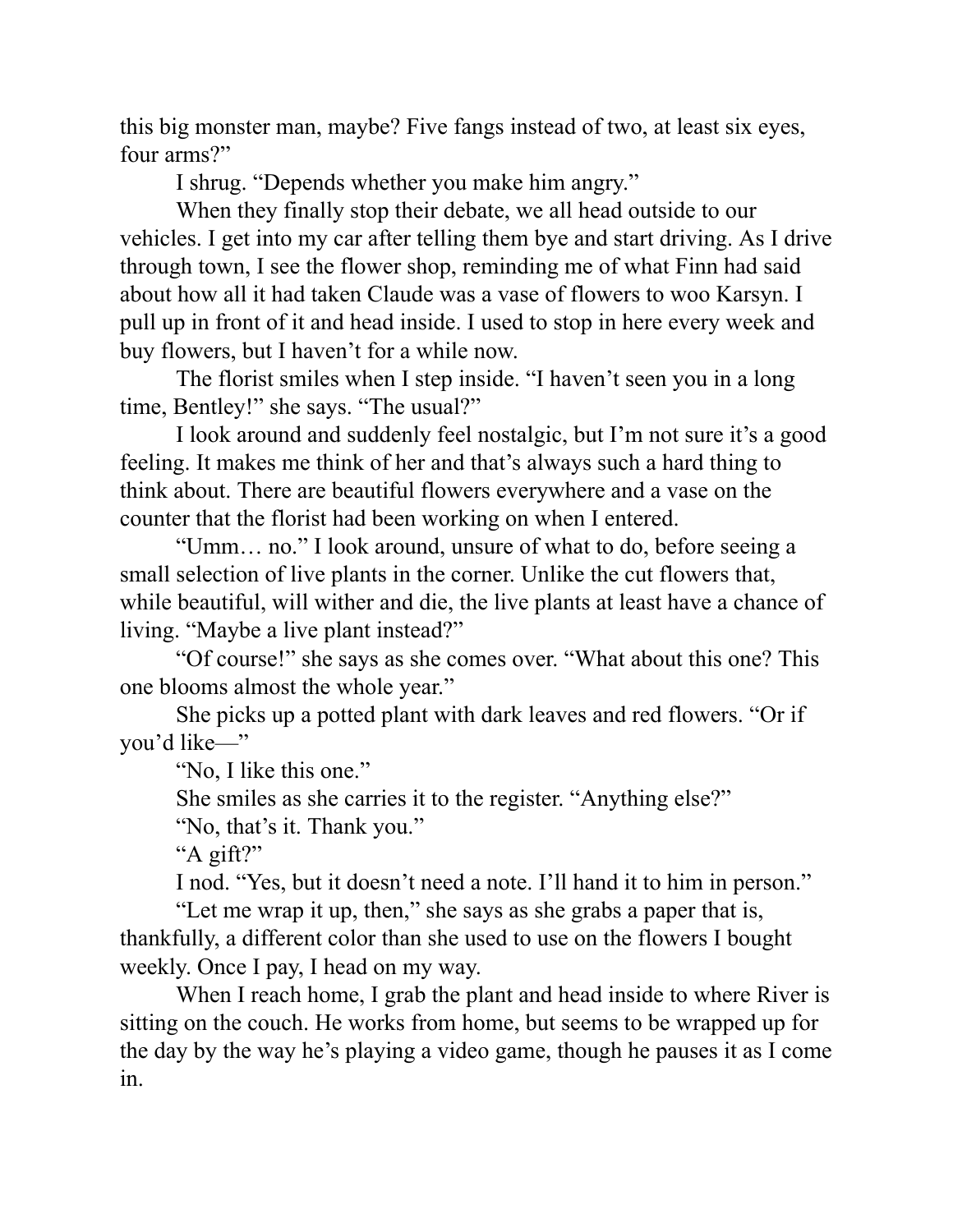His green eyes light up the moment he sees me. "I did the wildest thing today."

"What's that?" I ask as he holds his hands out to me, like he's too tired to get off the couch and wants me to… pick him up? I really don't know.

"Booked us a white-water rafting trip down the mountain!"

I stare at him with a raised eyebrow as I walk up to him. "White… what?"

"White-water rafting! It's like… canoeing but in a raft and the waves threaten to pummel you into the river. It has so many five stars. Let me read one: 'My wife 'fell' off and was never found again—five stars, would definitely recommend.' And 'I pretended to drown so the hot tour guide would save me in his tiny Speedo—All the stars.'"

"Wow, nothing about the actual river or the rafting?" I ask with a grin.

He gives me that smirky grin he does that tells me he's not being fully honest. "Not a whole lot. Why are you not picking me up and carrying me around the house after missing me so dearly?"

"My hands are full," I say, even though that should be obvious. "I got you something." I hand him the pot, and he looks delighted as he sets it on the couch and carefully opens it.

"Ooh," he says, eyes wide as he pulls it free. "I love it! Thank you! I didn't like… forget something, right? Like it's not my birthday?"

I grin because I hope he'd know his birthday. "No, I just felt like getting you flowers."

"I love it," he says as he gets up and wanders around the room before heading into the dining room where he pushes the ugly centerpiece his mom gave him out of the way and sets it there. "It's so much prettier than the vagina centerpiece."

"It's supposed to be… art. Not… female genitals."

 "Well, it looks like the artist had one thing in mind while making it," he says.

I snort as I shake my head. He walks up and grabs me in his arms, squeezing me tightly to him.

"I really love it. Thank you! I not promising anything, but I will try my absolute hardest *not* to kill it. But if I do… please know I still love it."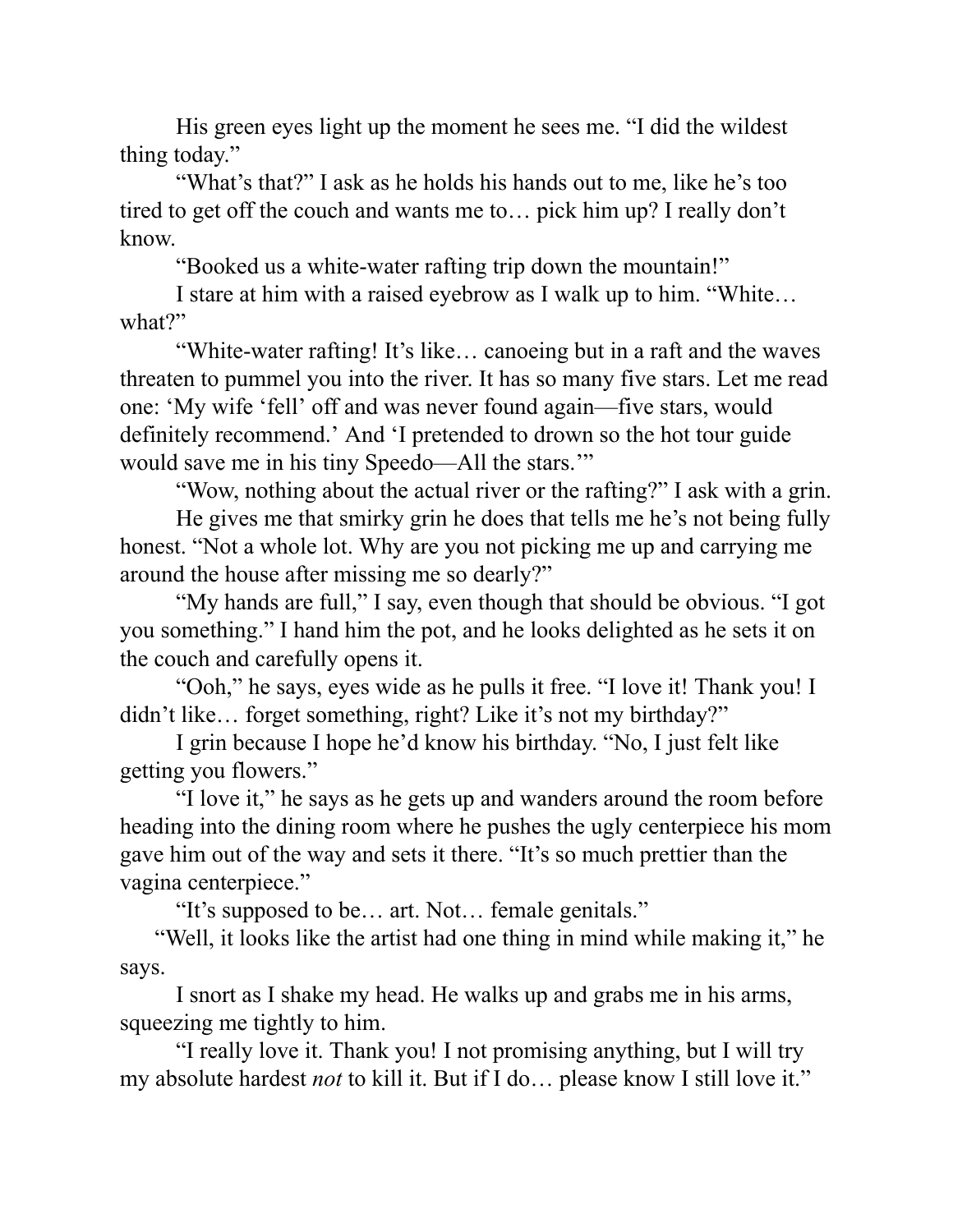"I'm not concerned. What I am concerned about is the rafting. Are we really going camping and rafting?"

"Yes! If you want!"

"Alright… sure. I'm up for it," I say as I reach up and run my fingers over the small patch of white hair among the mess of brown. It's my favorite part to play with. "I can't wait."

"Me too. Do you want to sleep in a tent or... something nicer?"

"I'm old, unlike you, so let's sleep in a cabin. Preferably one with electricity and a hot tub."

River's eyes get wide. "Ooh, keep talking dirty to me," he teases as he pulls back from the hug to rush into the living room and grab his computer before returning. "Sit, sit." He waves at the chair, so I sit down and he plops down on my lap, bony butt digging into my thighs. I can barely see around him, but that doesn't matter. I wrap him up in my arms and kiss his neck where his skin is riddled with scars. So many scars. I wish I could wash them all away. Because of the attention to his neck, there's slight tensing in his body, but he turns and smiles at me, like he has to assure me he didn't mean to.

"Sorry," I say.

"No, no, I like it when you kiss me. You know that," he says as he pulls up a website. "So, I took a guess that you would prefer comfort, so I found a few small cabins. Is there one you like better?"

I lean around him as he presses his back into me so I can get a better look. I love how perfectly he fits against me. "Ooh, this looks nice," I say as I click on the first one up.

"That one's a bit pricey, what about this other one?"

"It's fine," I assure him. "We haven't gotten to do much like this. Let me spoil you."

He raises an eyebrow. "Like you don't already?"

"Hmm… but maybe I enjoy it. Let's get this one. Hot tub, pool, within walking distance of the trails. Let's book it."

River grins at me. "I'm excited."

"So am I. Do you know the last time I did something like this?"

"Probably never because you're always going on like 'I'm too old' and stuff."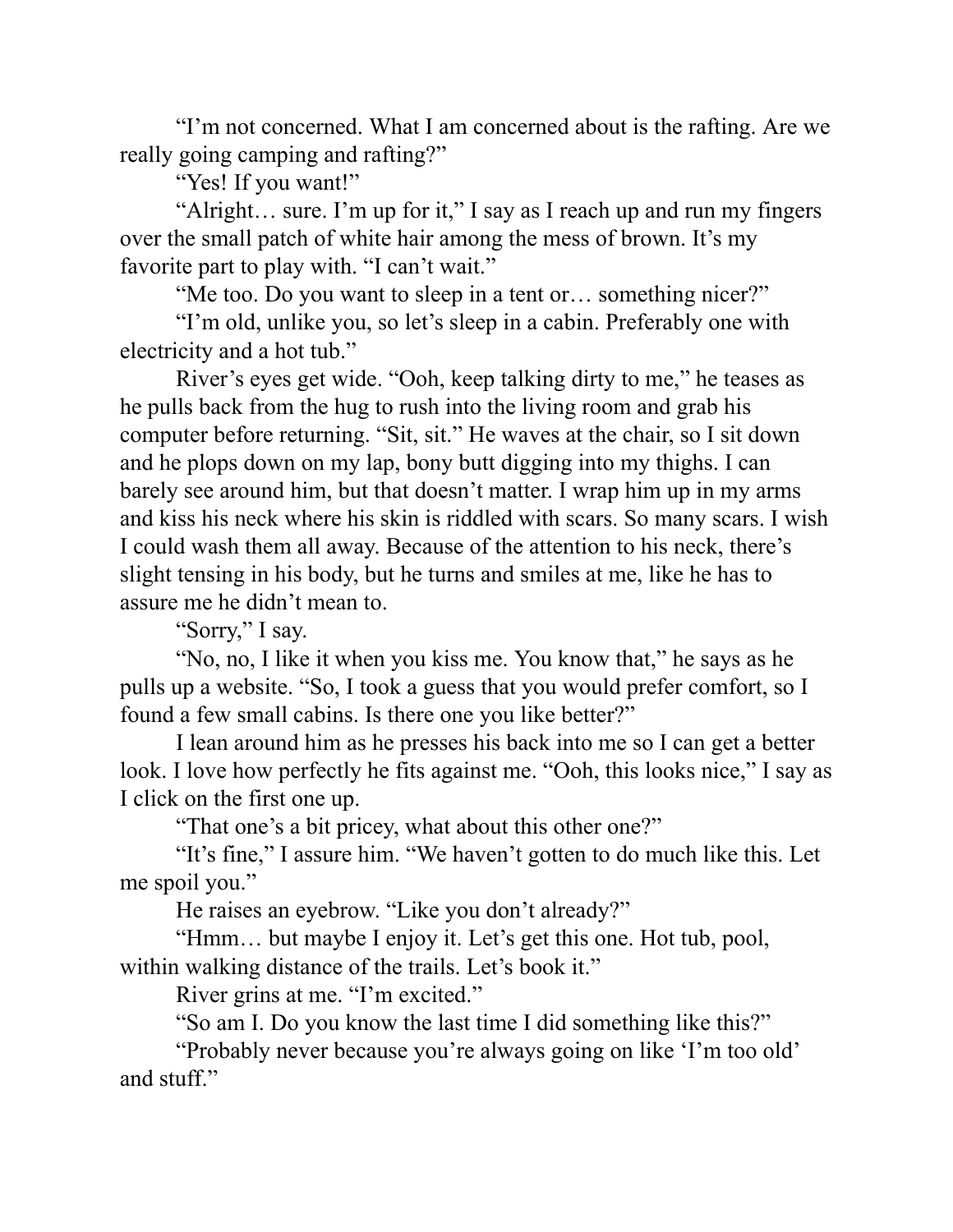"One time. One time that I got my ass *handed* to me at work and you'll never let me live it down."

The smirk on his face tells me he really isn't going to. "'I'm gonna need a walker before long,'" he says in his "grandpa" voice.

I grab him and toss him over my shoulder as he laughs.

"No! Stop using your super strength to make it hard for me to fight back! Evil! Evil!" he calls as I carry him into the living room and toss him onto the couch.

"What was that?"

He grins at me. "Evil."

I grab for him and he jumps off the couch, but I snatch him up before he gets far and toss him back on the couch. "I swear I didn't hear you right. Please, feel free to repeat what you were going to say?"

His grin is huge as he whispers, "Evil."

"That's it! I'm tossing ya out on your ass," I say as I grab his ankle and head toward the door while dragging him.

"No! You love me too much! I promise I'll be good," he says as he hooks his arms around the coffee table and drags it across the living room with him.

When I let go of his leg, he swings his, kicking mine out from under me. Then he grabs my arm and pulls me down to the ground with him before climbing onto me and looking down. "I love you, Mr. Evil Vampire."

I wrap my arms around him. "I love you too."

"Want to read more white-water rafting reviews?"

"I would literally lie here and let you read the phone book to me and I know I'd love every minute of it."

He shakes his head. "There's something wrong with you, but that's okay. I'll remember to read the phone book to you later… do they even make phone books anymore?"

"I don't know."

He laughs as he squeezes me while he unlocks his phone. "Okay, there was another good review. 'The tour guide in his teeny-weenie Speedo turned me gay—five stars."

"I don't even know what to believe anymore."

River laughs again. "Good."

"And how freaking sexy is this tour guide?"